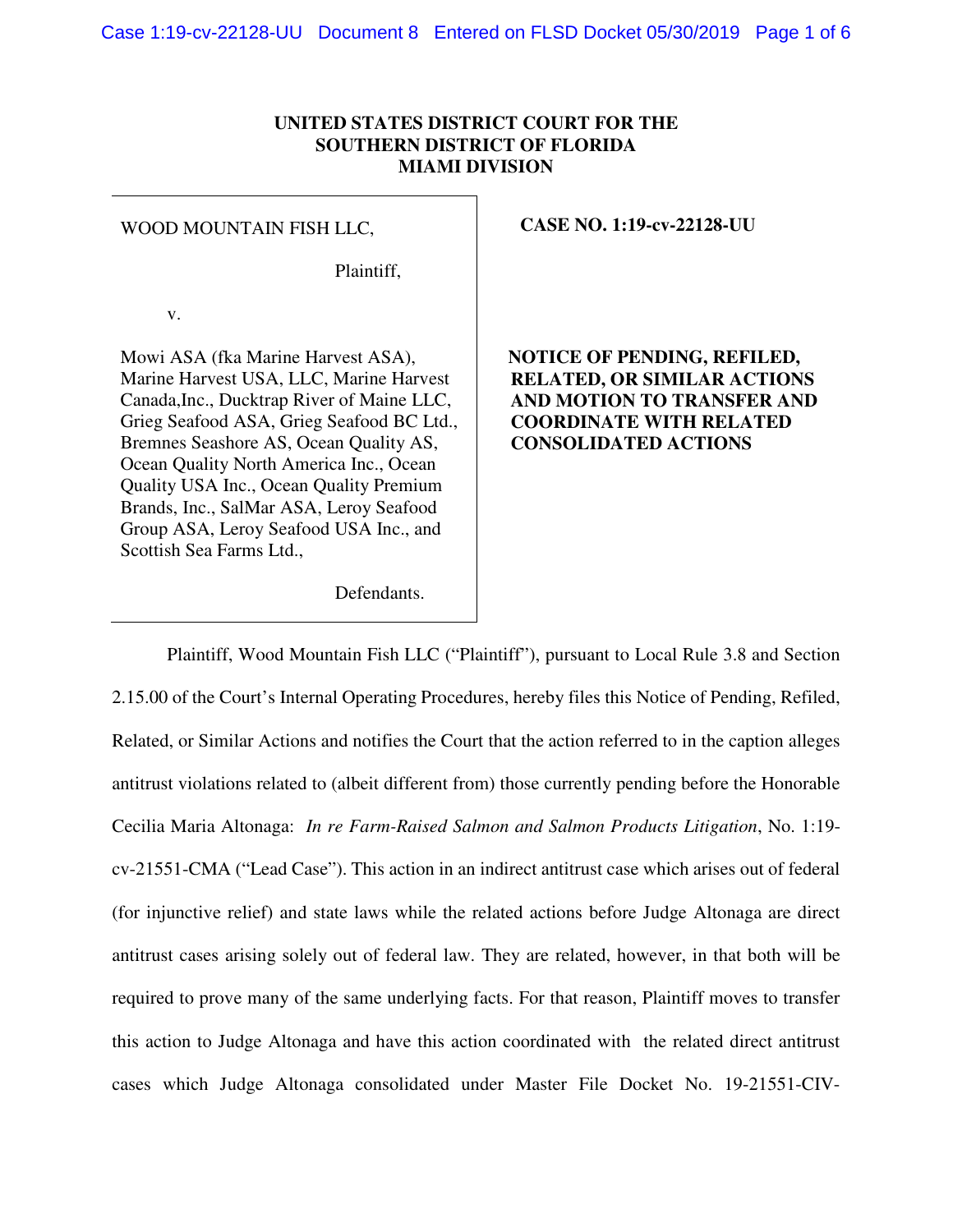ALTONAGA ("the Master File Docket" or "the Consolidated Action"). The reasons are as follows:

1. On May 13, 2019, Judge Altonaga entered the Order attached as Exhibit A consolidating under the Master File Docket two federal antitrust actions, *Euclid Fish Company v. MOWI ASA, et al.*, Case No. 19-21551-cv-Altonaga and *Schneider's Fish and Sea Food Corp. v. MOWI ASA, et al.*, Case No. 2019-cv-21652-Altonaga ("the Consolidation Order"). In the Consolidation Order, the Court directed the Clerk to change the style in the civil docket of the Consolidated Action to "*In re Farm-Raised Salmon and Salmon Products Antitrust Litigation*." (emphasis in original). These federal antitrust actions are, we respectfully submit, related to this action which is a class action arising under federal law for injunctive relief and state laws for damages.

2. As part of the Consolidation Order, the Court further ordered that, without objection, each subsequent action that arises out of the same subject matter "shall be consolidated with *In re Farm-Raised Salmon and Salmon Products Litigation*".

3. This action filed on May 24, 2019, arises out of the same subject matter as *In re Farm-Raised Salmon and Salmon Products Litigation,* but is filed on behalf of a class of indirectpurchasers under state laws whereas the cases presently subject to the Consolidation Order were filed on behalf of a class of direct-purchasers under federal law.

4. Although proof of liability will be common to both direct-purchaser and indirectpurchaser classes, they are differently situated. Indirect purchasers of a price-fixed product are situated at a different level of the chain of commerce will be required to show that the overcharges paid by the direct claimants were passed down to them in order to prove damages. Different economists will be tasked with these reports. Indirect purchasers as a general matter do not have

2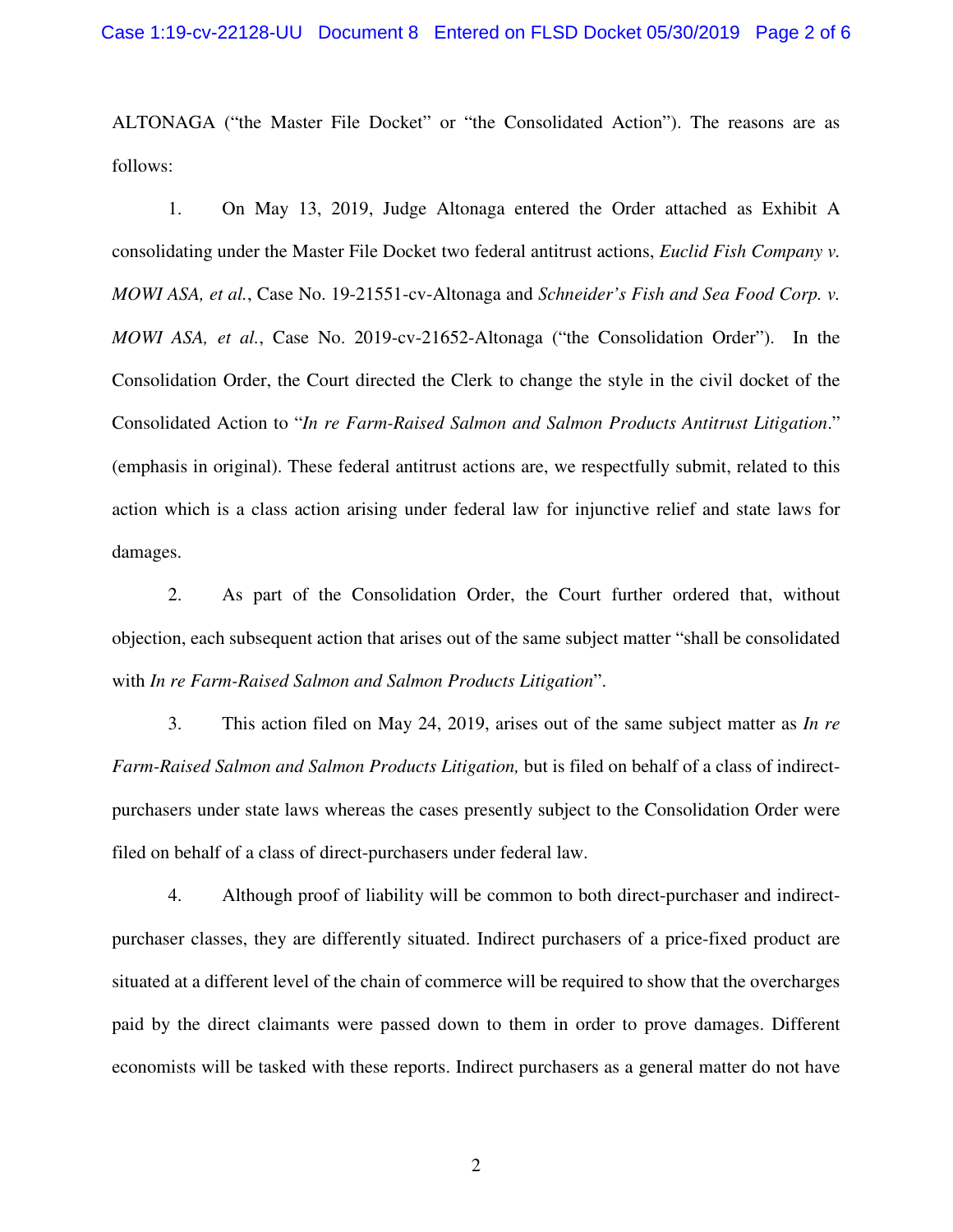### Case 1:19-cv-22128-UU Document 8 Entered on FLSD Docket 05/30/2019 Page 3 of 6

claims for money damages Their claims for damages general lie under state antitrust statutes and other relevant state law. *See United Wis. Servs. v. Abbott Labs. (In re Terazosin Hydrochloride Antitrust Litig.)*, 220 F.R.D. 672, 678 n.5 (S.D. Fla. 2004); *see also California v. ARC Am. Corp.*, 490 U.S. 93, 101 (1989). The discovery and expert analyses required and sought by each class, though overlapping in some respects will differ on certain issues.

5. Further, rather than consolidating direct and indirect-purchaser actions, courts have coordinated direct and indirect purchaser claims as separate actions, requiring cooperation between those groups for discovery and other pre-trial matters, but maintaining separate actions and ordering that separate consolidated class action complaints be filed for each. *See, e.g.*, *In re Processed Egg Prods. Antitrust Litig.*, 881 F.3d 262, 265 (3d Cir. 2018) (noting that for pretrial purposes with other cases involving similar antitrust claims, cases were transferred and consolidated); *see also* Case Management Order No. 1 Consolidating & Coordinating Cases, *In re Lipitor Antitrust Litig.*, No. 12-cv-2389 (D.N.J. Aug. 10, 2012) (ECF No. 109) (coordinating indirect- and direct-purchaser actions, consolidating all direct purchaser actions, consolidating all indirect-purchaser action, directing each plaintiff group to file separate consolidated class action complaints). $<sup>1</sup>$ </sup>

6. Plaintiff's counsel is also sending a letter, enclosing a copy of this motion and the Complaint in this action, to Judge Altonaga to provide her notice of this action and motion.

WHEREFORE, Plaintiff Wood Mountain Fish, LLC respectfully requests the Court to transfer this action to Judge Altonaga to coordinate this action with *In re Farm-Raised Salmon and* 

-

<sup>&</sup>lt;sup>1</sup> See also, e.g., Pre-trial Order No. 2, In re Effexor XR Antitrust Litig., No. 11-cv-5479 *(D.N.J. Dec. 13, 2011) (ECF No. 85) (coordinating direct and indirect purchaser actions); In re Remeron End-Payor Antitrust Litig.*, No. 02-cv-2007, 2005 WL 2230314, at \*2 (D.N.J. Sept. 13, 2005) (noting the court had ordered coordinated discovery in the end-payor class actions and the direct purchaser cases).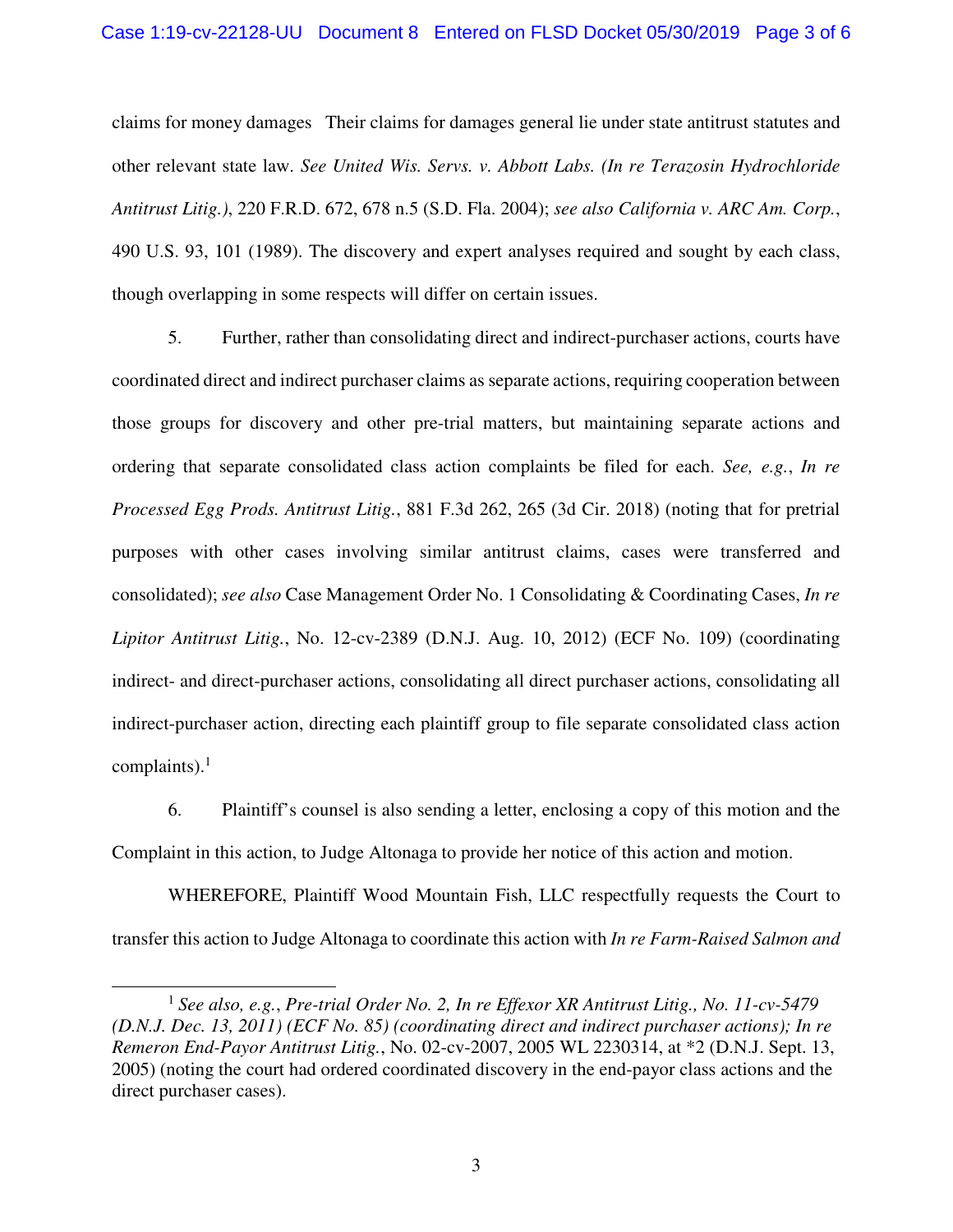*Salmon Products Litigation*, in Master File Docket No. 19-21551-CIV-ALTONAGA.

# Dated: May 30, 2019 **SHEPHERD, FINKLEMAN, MILLER & SHAH, LLP**

*/s/ Jayne A. Goldstein* 

Jayne A. Goldstein 1625 North Commerce Parkway, Suite 320 Fort Lauderdale, FL 33326 Tel: 954-515-0123 Fax: 866-300-7367 Email: jgoldstein@sfmslaw.com

#### **WOLF HALDENSTEIN ADLER FREEMAN & HERZ LLP**

Fred Taylor Isquith Thomas H. Burt Veronica Bosco 270 Madison Avenue New York, New York 10016 Tel: 212-545-4600 Fax: 212-545-4653 Email: isquith@whafh.com burt@whafh.com Bosco@whafh.com

## **LOCKRIDGE GRINDAL NAUEN P.L.L.P.**

Heidi M. Silton 100 Washington Avenue South, Suite 2200 Minneapolis, MN 55401-2159 Tel: 612-596-4092 Fax: 612-339-0981 Email: hmsilton@locklaw.com

## **PRITZKER LEVINE LLP**

Elizabeth C. Pritzker 180 Grand Avenue Oakland, CA 94612 Tel: 415-692-0772 Fax: 415-366-6110 ecp@pritzkerlevine.com

# **VITA LAW OFFICES P.C.**

Richard J. Vita 100 State Street, Suite 900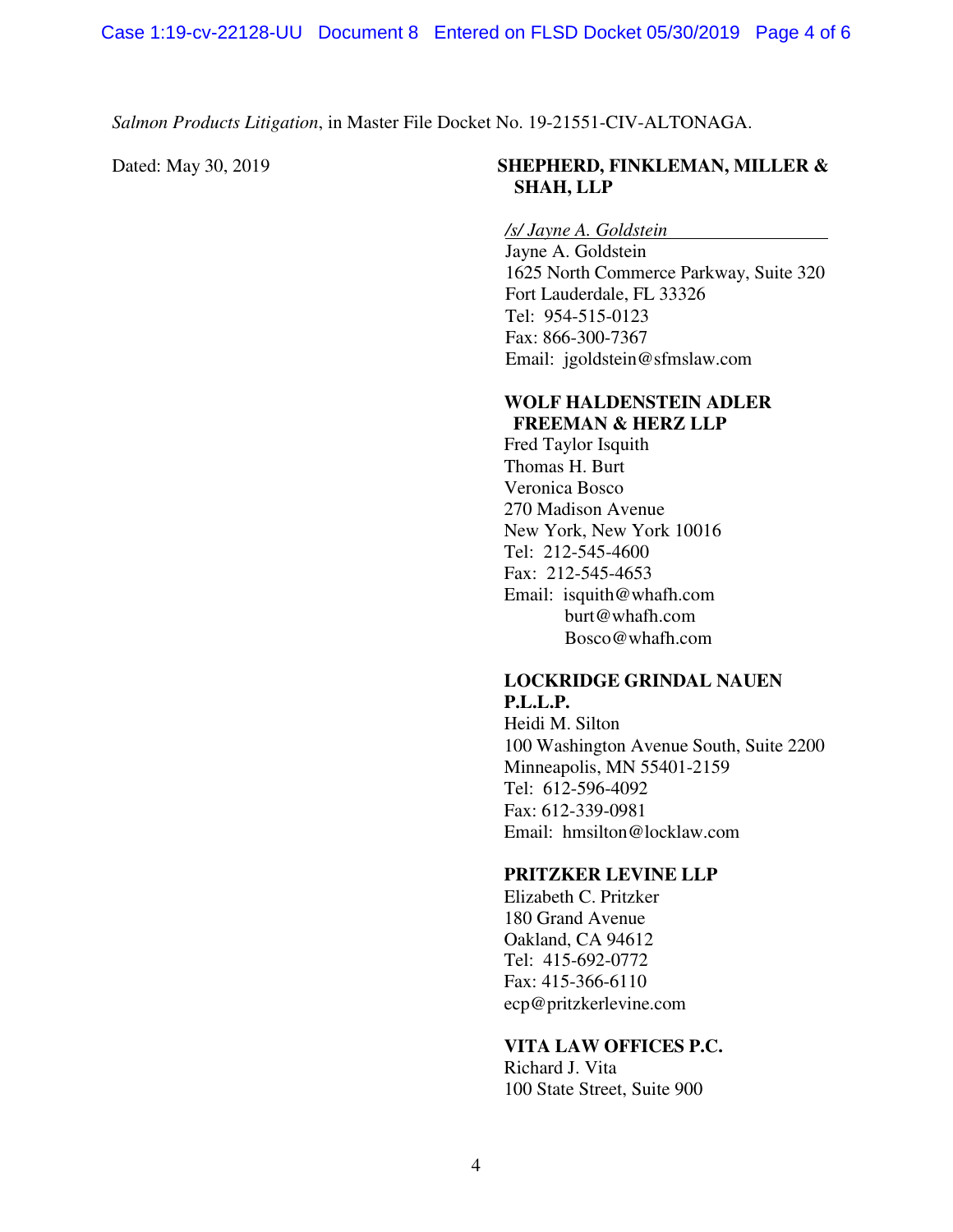Case 1:19-cv-22128-UU Document 8 Entered on FLSD Docket 05/30/2019 Page 5 of 6

Boston, MA 020109 Tel: 617-426-6566 Email: rjv@vitalaw.com

*Attorneys for Plaintiff, Wood Mountain Fish LLC*